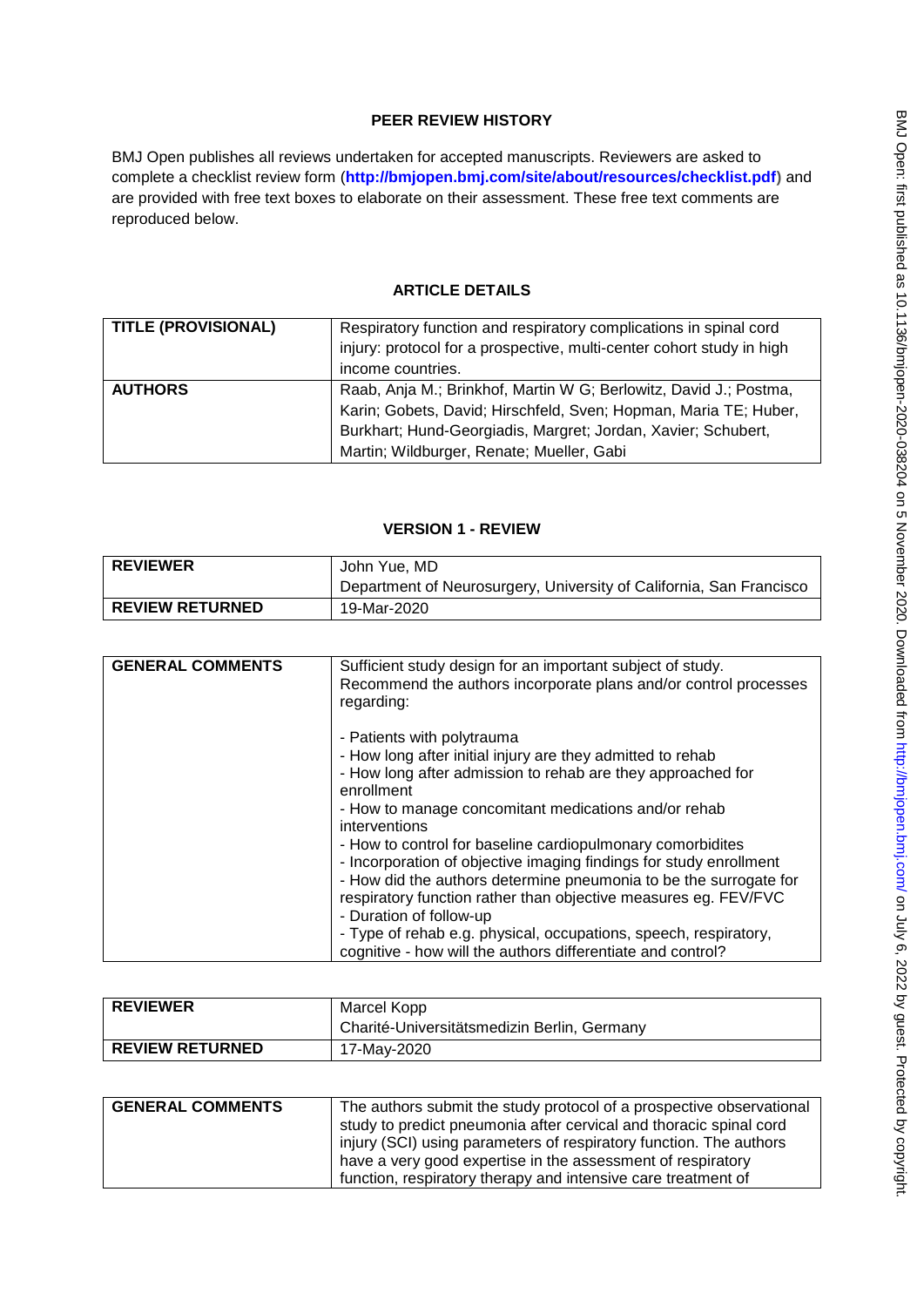| individuals with SCI. The study is novel because only retrospective<br>studies on the prediction of pneumonia have been published so far<br>and it is important since the indication for respiratory therapy as a<br>non-pharmacological prophylaxis of pneumonia should be supported<br>by prospective evidence. The study protocol is clearly presented in<br>most of its features. However, more details and further information<br>are required at some minor and major points:                                                                                                                                                                                                                                                                                                                                                                                                                                                                                                                                                                                                                                                                                                                                                                                     |
|-------------------------------------------------------------------------------------------------------------------------------------------------------------------------------------------------------------------------------------------------------------------------------------------------------------------------------------------------------------------------------------------------------------------------------------------------------------------------------------------------------------------------------------------------------------------------------------------------------------------------------------------------------------------------------------------------------------------------------------------------------------------------------------------------------------------------------------------------------------------------------------------------------------------------------------------------------------------------------------------------------------------------------------------------------------------------------------------------------------------------------------------------------------------------------------------------------------------------------------------------------------------------|
| <b>Abstract and Article Summary:</b><br>1) Line 62 and 90: It should be explained that the inclusion of<br>patients with less than 24h mechanical ventilation refers to the entire<br>first 3 months (line 147) after SCI.                                                                                                                                                                                                                                                                                                                                                                                                                                                                                                                                                                                                                                                                                                                                                                                                                                                                                                                                                                                                                                              |
| Introduction:<br>2) Line 107: There are also recent individual studies that report not<br>only non-modifiable baseline parameters but also modifiable risk<br>factors for pneumonia, e.g. steroid administration (Jaja et al. 2019;<br>doi: 10.1089/neu.2018.6245).                                                                                                                                                                                                                                                                                                                                                                                                                                                                                                                                                                                                                                                                                                                                                                                                                                                                                                                                                                                                     |
| Methods and Analyses:<br>3) Line 150: The sample size calculation is based on a retrospective<br>observational study. The authors refer to "good discriminatory power<br>for key dimensions of respiratory function" demonstrated in this<br>study. However, it remains unclear which key dimensions are<br>involved in the sample size estimation. Was there any primary<br>predictive parameter selected? Which effect can be shown with<br>n=100 cases of pneumonia in the study sample and with which<br>statistical power?                                                                                                                                                                                                                                                                                                                                                                                                                                                                                                                                                                                                                                                                                                                                         |
| 4) Line 189: Primary outcome. Study inclusion occurs at 28+-12<br>days after injury at the earliest. In general, pneumonia frequency<br>peaks within the first two weeks after SCI. Therefore, many episodes<br>of pneumonia will already have occurred by the time when<br>respiratory function parameters are first assessed. The pneumonia<br>data will be collected from medical records (line 191). However, it<br>will not be possible to include these events as primary outcome in a<br>prediction model with respiratory function as exposure variable, on<br>the one hand of course due to the time relation and on the other<br>hand because the preceding episode of pneumonia probably<br>influences the functional outcome (Kopp et al. 2017, doi:<br>10.1212/WNL.0000000000003652) involving respiratory<br>independence (Jaja et al. 2019). This relationship has implications<br>for the analysis strategy with "respiratory function" as the main<br>exposure of interest (Figure 2) in terms of casual inference. How is<br>this statistically handled? Can methods like "flexible parametric<br>survival modeling" solve this problem? Should events of pneumonia<br>that occurred prior to inclusion used as covariate in the prediction<br>model? |
| Strength and Limitations:<br>5) Another question that arises from the fact that a significant<br>proportion of the primary outcome will have most likely occurred<br>before the start of the exposure assessment is whether the expected<br>pneumonia rate of 20% is actually achievable after inclusion up to 3<br>months (line 147) after SCI.                                                                                                                                                                                                                                                                                                                                                                                                                                                                                                                                                                                                                                                                                                                                                                                                                                                                                                                        |
| The study is important because pneumonia is an outcome modifying<br>factor associated with functional long-term outcome and survival<br>after SCI and strategies to predict and prevent pneumonia will<br>improve medical care of individuals with SCI. Even though the study                                                                                                                                                                                                                                                                                                                                                                                                                                                                                                                                                                                                                                                                                                                                                                                                                                                                                                                                                                                           |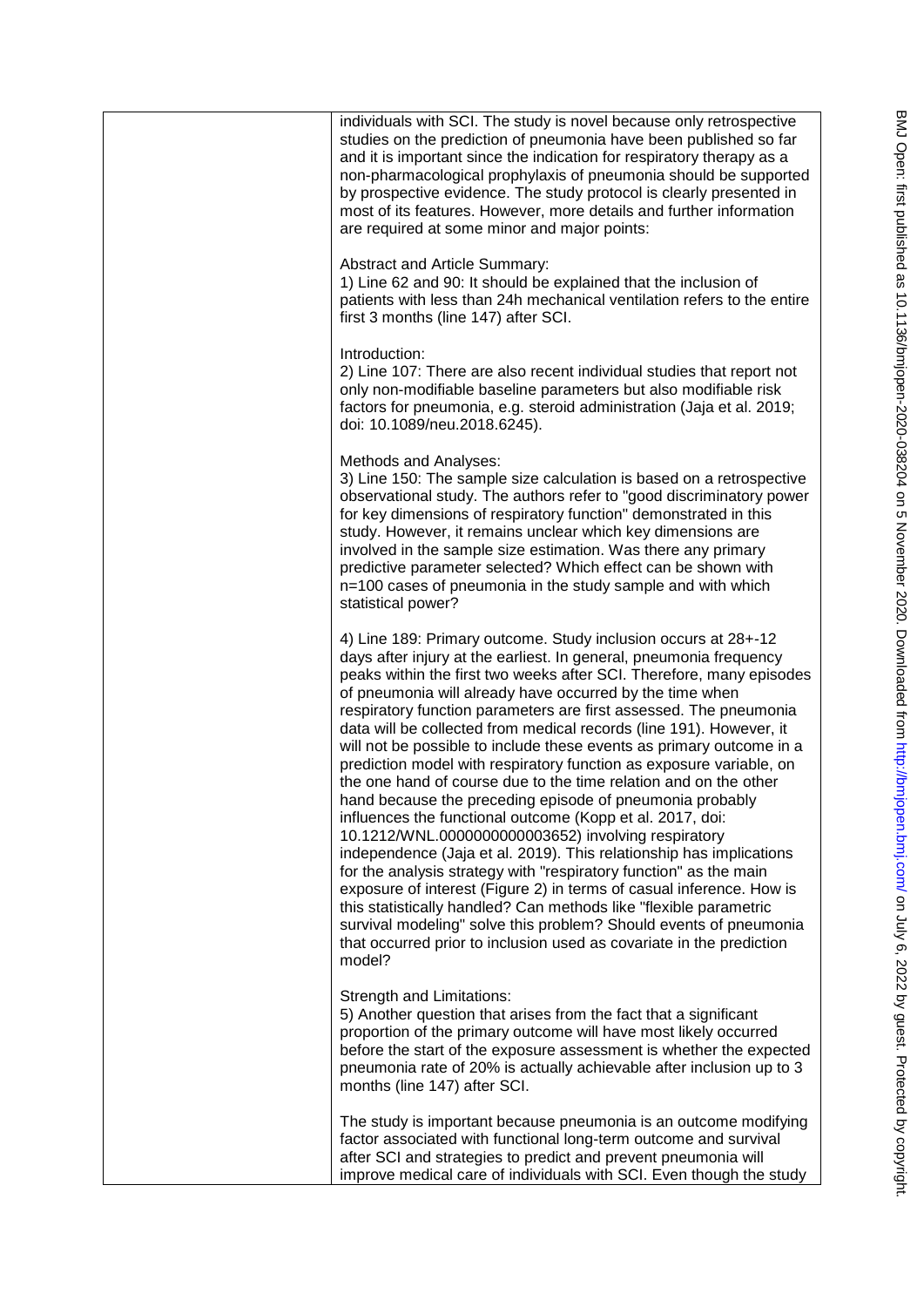| has the limitation that it can not assess respiratory function in the |
|-----------------------------------------------------------------------|
| very acute phase when a relevant proportion of respiratory infections |
| already occur, the prediction of pneumonia during rehabilitation is   |
| highly relevant was well. The investigators might consider            |
| administrative interim analyses to determine whether the pneumonia    |
| rate after inclusion is within the estimated range of 20%.            |

#### **VERSION 1 – AUTHOR RESPONSE**

Reviewer(s)' Comments to Author:

Reviewer: 1

Reviewer Name: John Yue, MD Institution and Country: Department of Neurosurgery, University of California, San Francisco Please state any competing interests or state 'None declared': None declared

Please leave your comments for the authors below

Sufficient study design for an important subject of study. Recommend the authors incorporate plans and/or control processes regarding:

#### - Patients with polytrauma

Polytrauma is indeed common among patients with traumatic SCI and affects our study in two ways. First, severe additional injuries may disqualify patients for study participation, thus limiting the representativeness of the study and the generalizability of findings. Timely recruitment is for instance unfeasible, if length of ICU stay extends beyond the end of recruitment period of the first three months post injury. In patients who started rehabilitation, the polytrauma may preclude study participation. We acknowledge that these exclusions limit the representativeness of the study to cases of polytrauma of at most mild to moderate severity (Discussion, page 13/14, lines 373-380). Second, among those included in the study, polytrauma may directly affect the risk of pneumonia. For instance, rib fractures may reduce cough capacity and thereby infection risk. Relevant types of trauma and associated complications are therefore assessed at each measurement time-point, as well as ICD-10 coded comorbidities at discharge. These time-updated data facilitate stratified or adjusted analysis of pneumonia risk that account for the added risk due to dynamic variation in polytrauma. The statistical model involves a time-to-event analysis (event being pneumonia) using time-updated covariates as exposures for accordingly divisions of follow-up time (splitting at each measurement time point). Time at risk will start at injury. This model also accounts for effects of polytrauma on length of rehabilitation stay. This is described on page 12, lines 322-329 in the manuscript.

- How long after initial injury are they admitted to rehab

Time of admission to rehab after injury varies between the participating centers and is dependent on the severity of the injury. We will not recruit patients earlier than one month post injury, and for those with extended ICU or acute hospital stays, a recruitment until 98 days post injury is possible (T2) (see Figure 1). Time of admission to rehab after injury is recorded and will be incorporated into the study analysis.

Pneumonia events as well as relevant complications (e.g. from polytrauma) that occur during the first weeks after injury and before enrollment into our study will be extracted from the patient's medical record. This is described in the manuscript on page 8, lines 194-198. We additionally changed the first sentence of this part to emphasize that pneumonia will be assessed continuously from the time point of injury until the end of inpatient rehabilitation.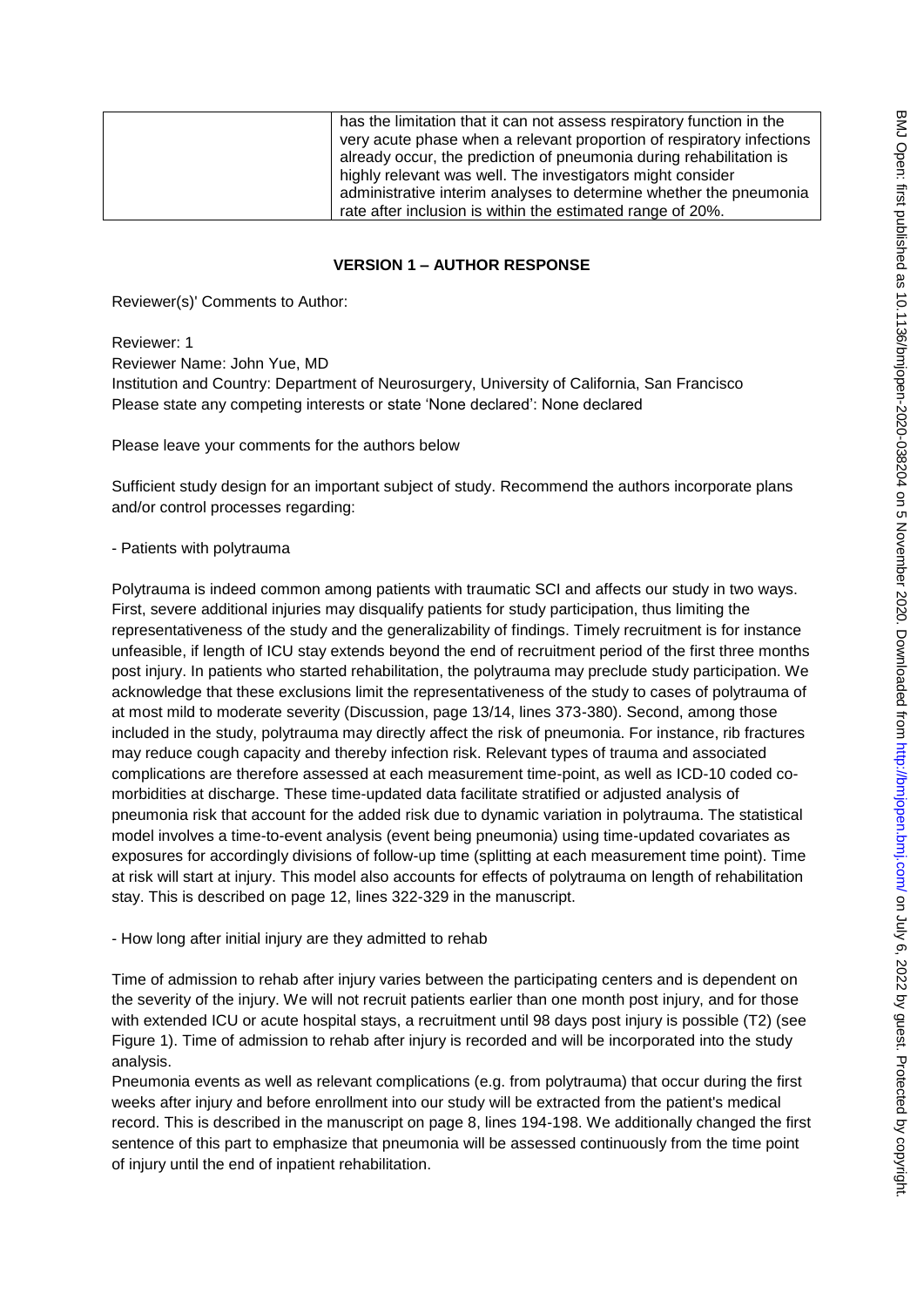- How long after admission to rehab are they approached for enrollment

Admission to rehab is an important determinant of when patients are enrolled into the study, it will be recorded, but time post injury is our most important parameter for recruitment and measurement timepoints. See also Figure 1 and answers above. All participating centers typically receive their patients for rehab within 1 to 2 weeks post injury. As noted above, additionally patients with more severe injury who are admitted to rehab later but within the first three months post injury will be eligible for recruitment. In data analysis, time at risk for pneumonia will start at date of injury, while the method of splitting of individual follow-up time will be applied to account for within-person variation in risk that is potentially related to whether clinical data was collected retrospectively (between date of injury and enrollment) or prospectively (from enrollment until discharge from rehab).

- How to manage concomitant medications and/or rehab interventions

Concomitant medications are assessed at each measurement time-point and will be used as potential confounders for analysis. This is described on page 8 lines 206-208 and on page 12 Lines 329-332 in the manuscript. The amount/duration of individual interventions during inpatient rehabilitation which may influence pneumonia and especially respiratory function, is assessed at each measurement timepoint. This is described in the paper on page 10, lines 260-266.

To account for potential confounding by medication and rehab interventions in evaluating pneumonia risk, this time-updated information will be included in the analysis risk (using splitting of follow-up time, thus creating temporal risk sets within-persons).

- How to control for baseline cardiopulmonary comorbidities

Baseline cardiopulmonary comorbidities (including pulmonary complications/comorbidities before the accident such as asthma, COPD etc.) may be an important confounder and are assessed as part of the baseline characteristics at inclusion into the study. This is part of the ISCOS pulmonary function dataset (see manuscript page 10, lines 253-255).

- Incorporation of objective imaging findings for study enrollment

Incorporation of imaging findings for study enrollment is not part of this study because we do not believe that it will modify enrollment nor relate directly to our proposed analyses.

- How did the authors determine pneumonia to be the surrogate for respiratory function rather than objective measures e.g. FEV/FVC

We will measure all lung function parameters (FVC, FEV1 and PEF) as well as peak cough flow and in- as well as expiratory muscle strength parameters. Our aim is to create, in a first step (Figure 2), a latent construct "respiratory function" that broadly captures the variation in all different parameters (FEVC, FEV1, etc.) for use as predictor in the analysis of pneumonia risk (SEM). In a second step, the most contributory individual parameters for variation in pneumonia risk will be evaluated.

- Duration of follow-up

As shown in Figure 1, each patient is measured at up to four time points including discharge from inpatient rehabilitation. In most of the participating centers, inpatient rehabilitation will last up to 9 or even 12 months in those patients at highest risk, e.g. those with motor complete tetraplegia. Therefore, these patients will have follow-up measurements at 3 and 6 months as well as at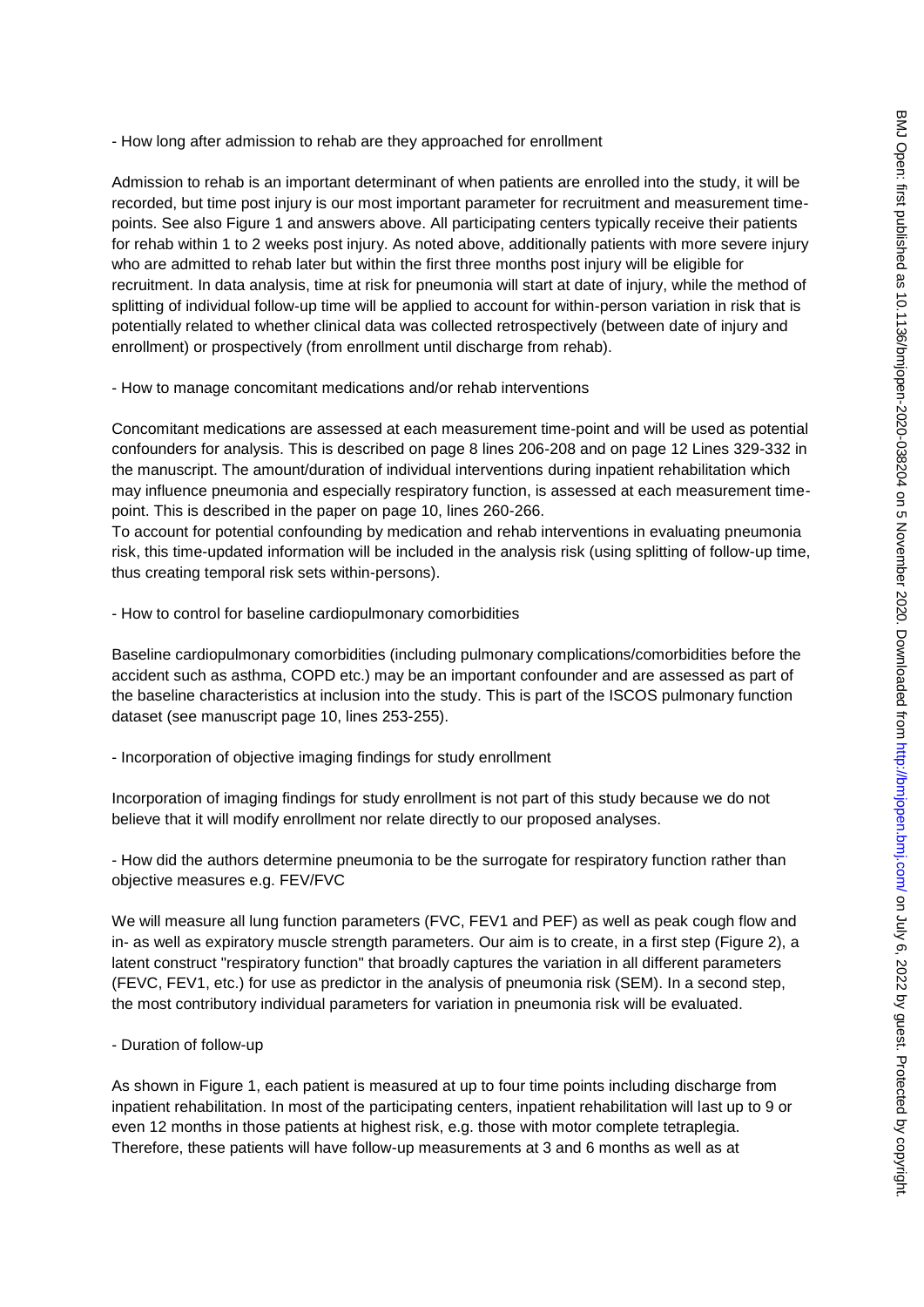discharge. In statistical analysis, time at risk starts at data of injury and ends at discharge from rehab or due to another censoring event (e.g., death).

- Type of rehab e.g. physical, occupations, speech, respiratory, cognitive - how will the authors differentiate and control?

Type and duration/amount of physical and respiratory therapy is assessed in detail at each measurement time-point using a questionnaire and individual therapy schedules of each patient (see manuscript page 10, lines 258-266). Therefore, we will be able to differentiate between those interventions which may probably influence our outcome parameters as e.g. respiratory muscle strength training or intensive/high volume physical exercise training, speech therapy etc. Further, the 'BODS' dysphagia score is also assessed at each time-point in order to evaluate any swallowing problems and increased risk for aspiration pneumonia (see manuscript page 10, lines 268-275). As described above, we will include time-updated assessments to account for potential confounding by these factors in evaluating respiratory parameters as predictors for pneumonia risk.

Reviewer: 2 Reviewer Name: Marcel Kopp Institution and Country: Charité-Universitätsmedizin Berlin, Germany Please state any competing interests or state 'None declared': None declared.

Please leave your comments for the authors below

The authors submit the study protocol of a prospective observational study to predict pneumonia after cervical and thoracic spinal cord injury (SCI) using parameters of respiratory function. The authors have a very good expertise in the assessment of respiratory function, respiratory therapy and intensive care treatment of individuals with SCI. The study is novel because only retrospective studies on the prediction of pneumonia have been published so far and it is important since the indication for respiratory therapy as a non-pharmacological prophylaxis of pneumonia should be supported by prospective evidence. The study protocol is clearly presented in most of its features. However, more details and further information are required at some minor and major points:

Abstract and Article Summary:

1) Line 62 and 90: It should be explained that the inclusion of patients with less than 24h mechanical ventilation refers to the entire first 3 months (line 147) after SCI.

We included this additional information in the abstract at line 62-63 and summary at line 91 in the revised version of the manuscript in order to clarify that patients must be able to breathe at least parttime spontaneously within the first three months post injury to participate in this study.

### Introduction:

2) Line 107: There are also recent individual studies that report not only non-modifiable baseline parameters but also modifiable risk factors for pneumonia, e.g. steroid administration (Jaja et al. 2019; doi: 10.1089/neu.2018.6245).

Thank you for this note. We included the mentioned reference in the introduction. See page 5 lines 113-115.

Methods and Analyses: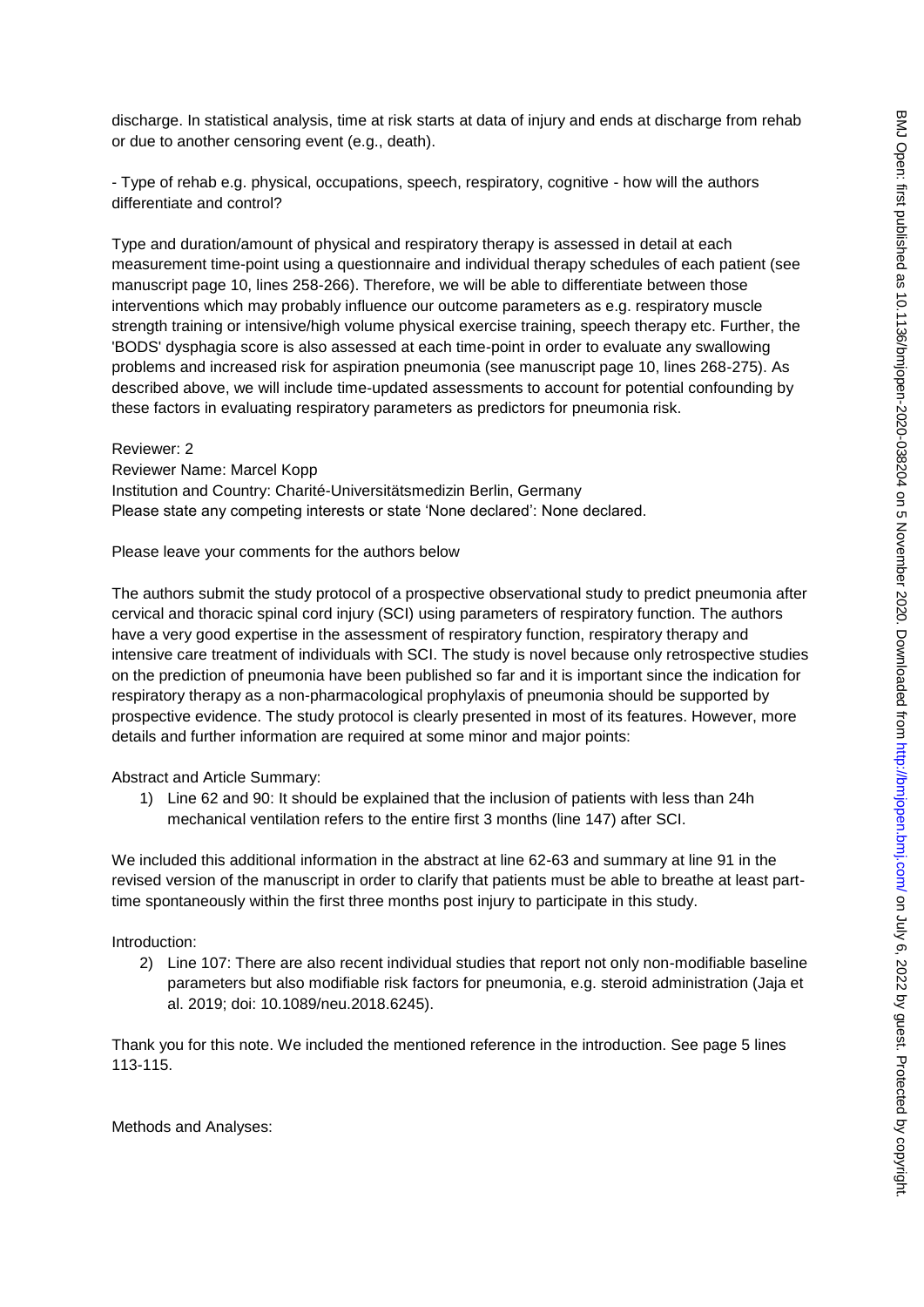3) Line 150: The sample size calculation is based on a retrospective observational study. The authors refer to "good discriminatory power for key dimensions of respiratory function" demonstrated in this study. However, it remains unclear which key dimensions are involved in the sample size estimation. Was there any primary predictive parameter selected? Which effect can be shown with n=100 cases of pneumonia in the study sample and with which statistical power?

Thank you for this comment. You rightfully point out that the sample size calculation needs more detail in light of anticipated effect sizes and statistical power.

Since our retrospective study (Raab AM, Krebs J, Perret C, et al. Maximum inspiratory pressure is a discriminator of pneumonia in individuals with spinal-cord injury. Respir Care 2016;61(12):1636-43) showed, that inspiratory muscle strength may be highly predictive for pneumonia after SCI, our so called 'key dimensions'/primary predictive parameter involved for sample size estimation of this study was inspiratory muscle strength (i.e. Pimax).

Since this is not an interventional study, but an observational cohort study with the main aim to build predictive models for pneumonia risk, we cannot perform a 'classical' power analysis as known from interventional studies. Instead we calculated the minimal sample size needed to detect a hazard ratio (i.e., the effect size of interest) of 1.7 or more for the risk of pneumonia and for pneumonia event probabilities that ranged from 0.1 to 0.2. This choice of minimal hazard ratio is supported by previous studies on the relative risk of pneumonia in relation to inspiratory muscle strength e.g. Raab et al. 2016. For instance, a HR of 2.0 results when comparing a group with 20% risk to a reference group with 10% risk of pneumonia. Such risks are well within the range reported in the literature (with individual reports of 25% or more), thus our minimal sample size calculation was conservative. Conventially presuming a power of 0.8 and significance evel of 0.05, this analysis indicated that a sample size of 500 as targetted by the present study is adequate to detect a hazard ratio of at least 2.0 over most of the range in pneumonia incidence rates (See figure below). For instance, for a commonly observed pneumonia event probability of 0.2, hazard ratios of at least 1.7 are indicated as statistically detectable (lower red line in figure), while hazard ratios of 2.0 or larger are still detectable for an unlikely low pneumonia probability of 0.1 (upper blue line in figure). This minimal sample size estimation has been done together with our statistician/methodologist, who used the sample size calculation application in Stata (version 16.1).

We are therefore confident that the targetted sample size is adequate for an effective analysis of the models presented in Figure 2. We have rephrased the section as follows (page 6/7 lines 157-162):

" For the analysis of pneumonia risk we estimated, over a conservative range of pneumonia event probabilities from 0.1 to 0.2, the minimal sample size needed to detect a plausible hazard ratio (effect size of interest) of 1.7 or more for inspiratory muscle strength (principal predictor variable).<sup>20</sup> Using a conventional power of 0.8 and significance level of 0.05, this analysis indicated a sample size of 500 as adequate for the purpose of the present study."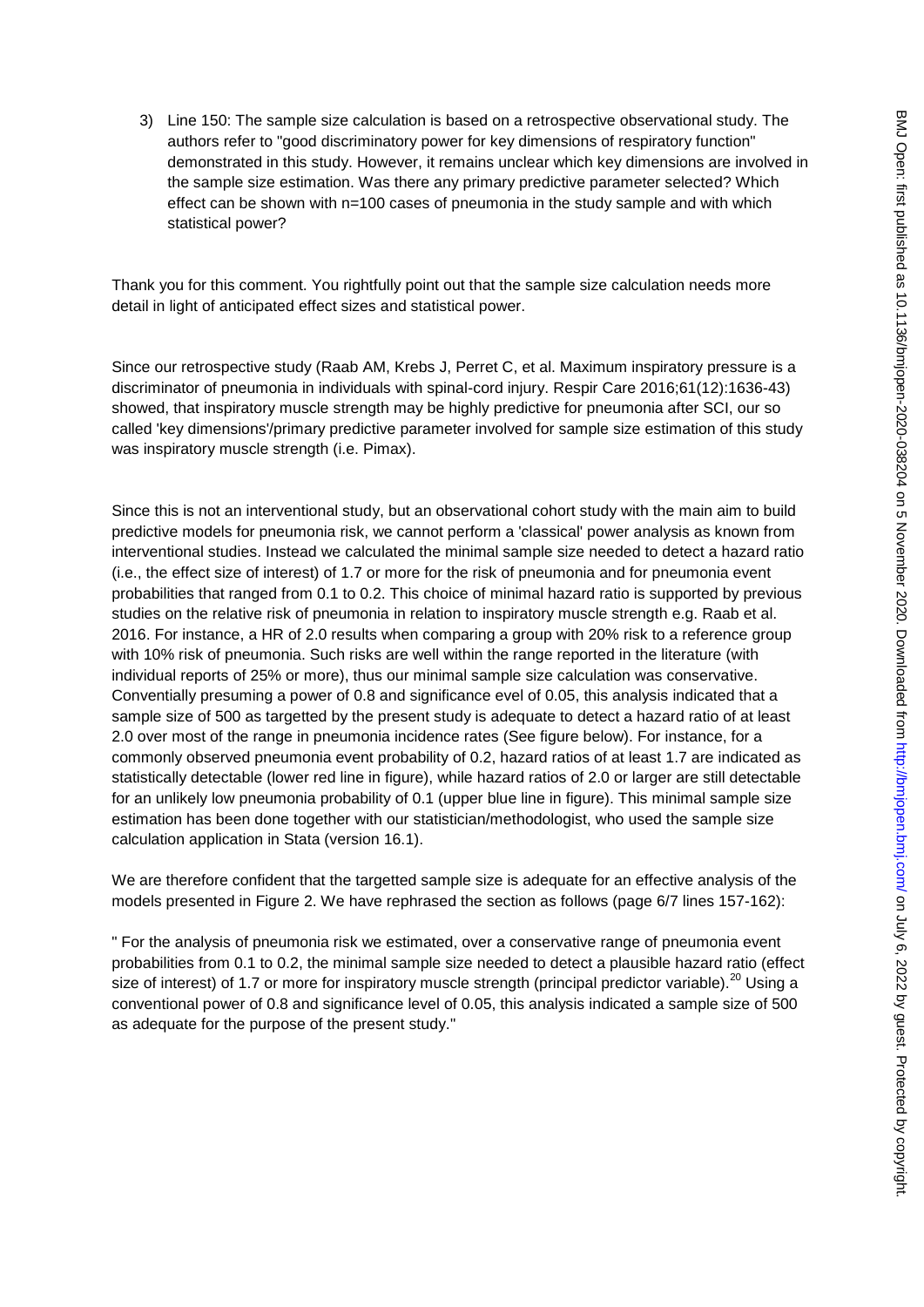

4) Line 189: Primary outcome. Study inclusion occurs at 28+-12 days after injury at the earliest. In general, pneumonia frequency peaks within the first two weeks after SCI. Therefore, many episodes of pneumonia will already have occurred by the time when respiratory function parameters are first assessed. The pneumonia data will be collected from medical records (line 191). However, it will not be possible to include these events as primary outcome in a prediction model with respiratory function as exposure variable, on the one hand of course due to the time relation and on the other hand because the preceding episode of pneumonia probably influences the functional outcome (Kopp et al. 2017, doi: 10.1212/WNL.0000000000003652) involving respiratory independence (Jaja et al. 2019). This relationship has implications for the analysis strategy with "respiratory function" as the main exposure of interest (Figure 2) in terms of casual inference. How is this statistically handled? Can methods like "flexible parametric survival modeling" solve this problem? Should events of pneumonia that occurred prior to inclusion used as covariate in the prediction model?

Thank you for this insightful comment. We agree that the 28 (+/- 12) day delay in study inclusion will make it impossible to evaluate the association between respiratory function and the event of pneumonia for the early period following injury directly. We also recognize that the impact of pneumonia on subsequent respiratory function as evidenced in your previous study (Kopp et al 2017), will make it challenging to obtain unbiased inference for that early period. Such inference could for instance involve the use of longitudinal multiple imputation procedures that include later assessments of respiratory function and pneumonia events as to derive estimates (with uncertainty) of respiratory function for the earliest period. Such analysis may help to deduce whether the measurement-based association of respiratory function with pneumonia risk of the main analysis is potentially generalizable to an early period. We aim to perform such an analysis as part of sensitivity analysis.

In the main analysis (using measured data only) the unmeasured (latent) respiratory function in the earliest period (here referred to as t0) is unlikely to bias inference regarding the association between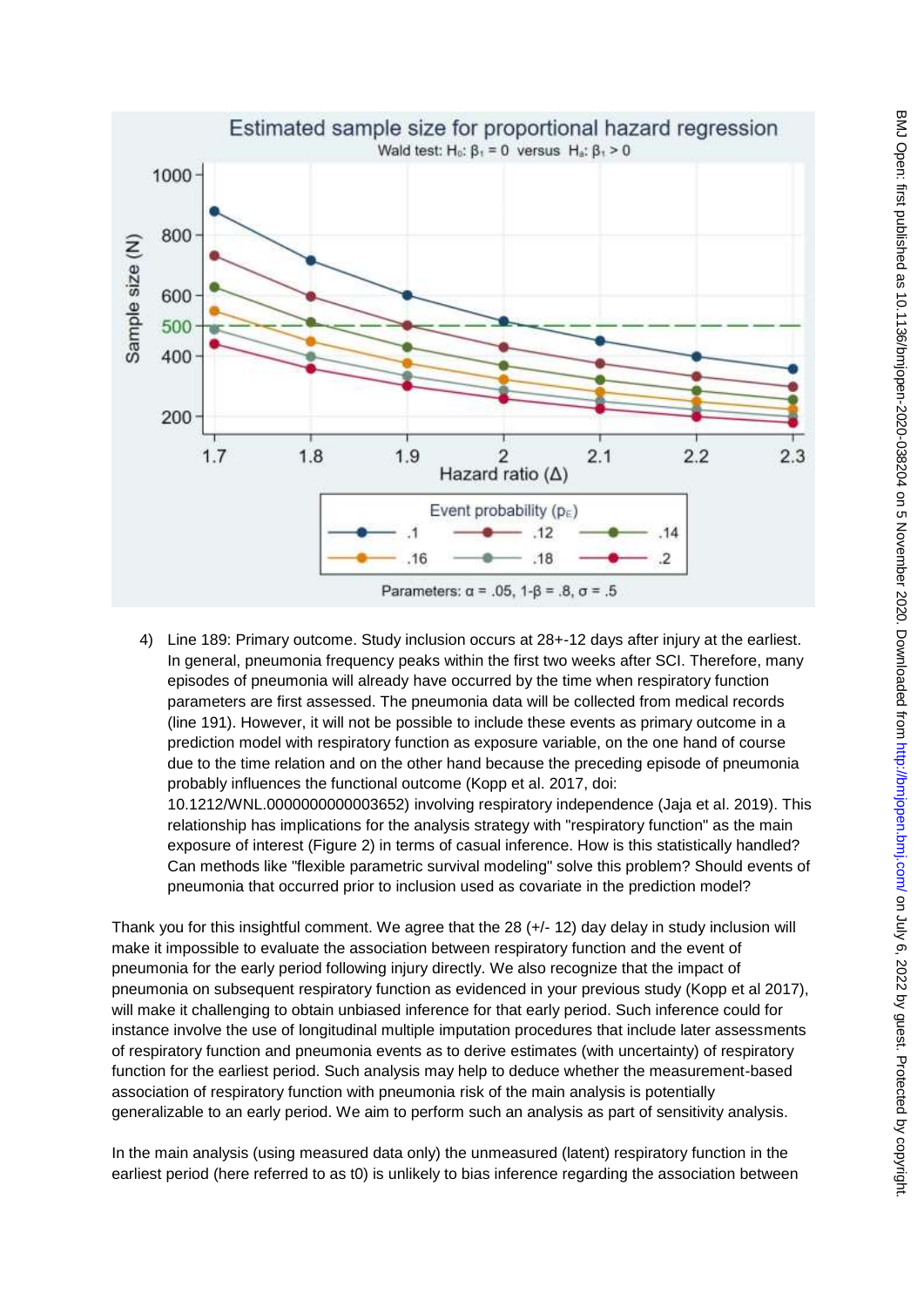respiratory function and pneumonia risk at later measurement time points of the study (t1, t2, t3, t4). Yet, as indicated in the Directed Acyclic Graphs below (evaluated using the online Dagitty app) the adjustment for the event of pneumonia at t0, which we measure retrospectively in the present study, is needed to facilitate unbiased inference. Thus, we positively confirm the query regarding the need for covariate adjustment by the reviewer.



Strength and Limitations:

5) Another question that arises from the fact that a significant proportion of the primary outcome will have most likely occurred before the start of the exposure assessment is whether the expected pneumonia rate of 20% is actually achievable after inclusion up to 3 months (line 147) after SCI.

Every pneumonia event before inclusion – also in those patients admitted later and included at t2 (around 3 months post injury) will be assessed in this study. This will often be the case in individuals with high complete lesions, the group with the potentially highest pneumonia incidence rate. The 'good' thing is, that these patients normally have a much longer duration of inpatient rehabilitation and will therefore also have data from t3 and t4.

The study is important because pneumonia is an outcome modifying factor associated with functional long-term outcome and survival after SCI and strategies to predict and prevent pneumonia will improve medical care of individuals with SCI. Even though the study has the limitation that it cannot assess respiratory function in the very acute phase when a relevant proportion of respiratory infections already occur, the prediction of pneumonia during rehabilitation is highly relevant was well. The investigators might consider administrative interim analyses to determine whether the pneumonia rate after inclusion is within the estimated range of 20%.

We did an interim analysis about one year ago, in order to report progression of the study for our funding source Wings for Life. For the 330 eligible patients included we there found a pneumonia incidence rate of 15% over the study period. In case this 15% probability substantiates in the final dataset, we will still have sufficient power to detect hazard ratios for pneumonia risk of at least 1.8 for parameters of respiratory function (our reply to your query 3). Based on previous studies, we are likely to see larger effect sizes for potentially critical parameters (e.g., Pimax), which would here translate into a hazard ratio of substantially more than 1.8.